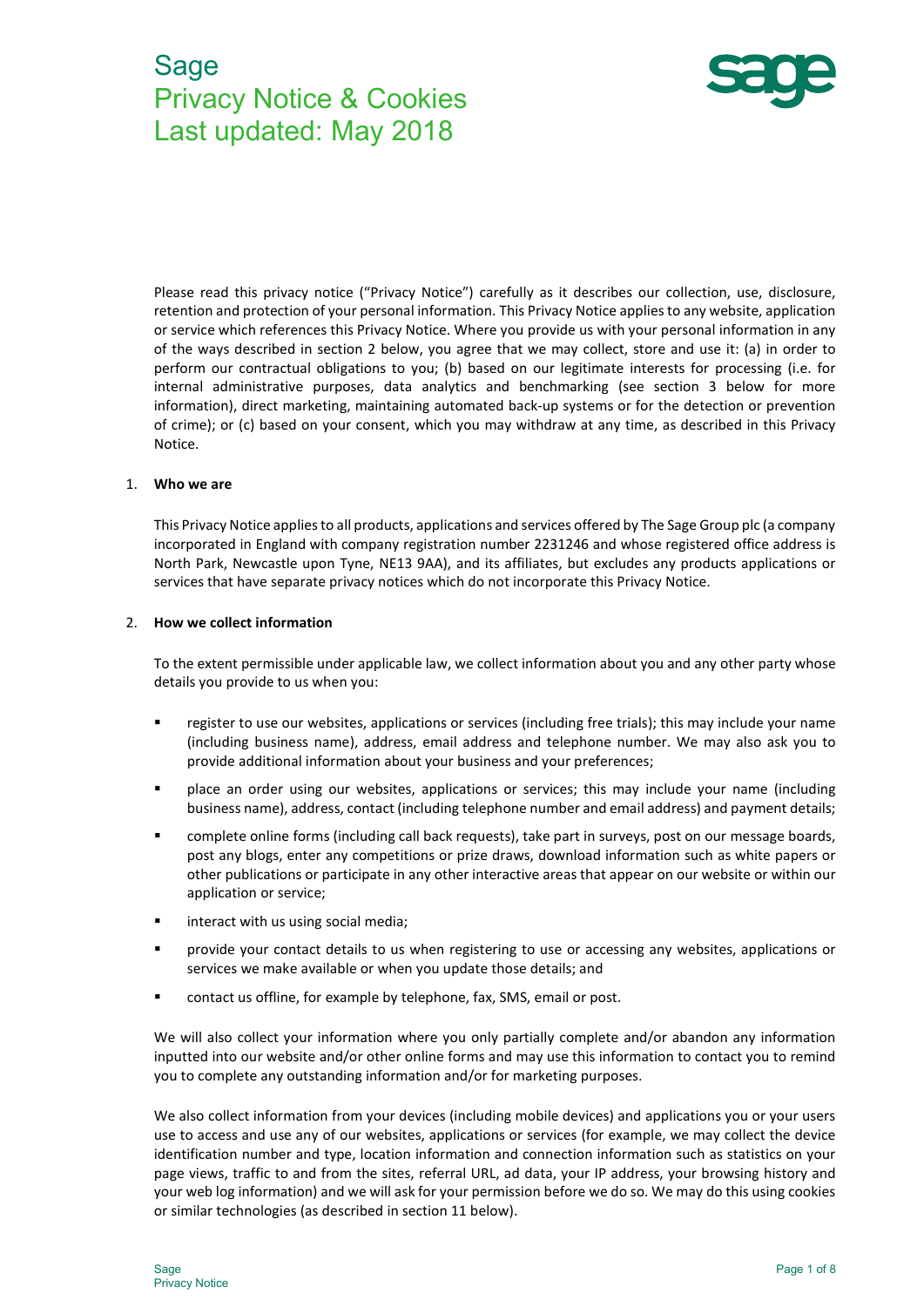We may enhance personal information we collect from you with information we obtain from third parties that are entitled to share that information; for example, information from credit agencies, search information providers or public sources (e.g. for customer due diligence purposes), but in each case as permitted by applicable laws.

## Providing us with information about others

If you provide us with personal information about someone else, you are responsible for ensuring that you comply with any obligation and consent obligations under applicable data protection laws in relation to such disclosure. In so far as required by applicable data protection laws, you must ensure that you have provided the required notices and have obtained the individual's explicit consent to provide us with the information and that you explain to them how we collect, use, disclose and retain their personal information or direct them to read our Privacy Notice.

# 3. How we use your information

To the extent permissible under applicable law, we use your information to:

- provide any information and services that you have requested or any applications or services that you have ordered;
- compare information for accuracy and to verify it with third parties;
- provide, maintain, protect and improve any applications, products, services and information that you have requested from us;
- manage and administer your use of applications, products and services you have asked us to provide;
- manage our relationship with you (for example, customer services and support activities);
- monitor, measure, improve and protect our content, website, applications and services and provide an enhanced, personal, user experience for you;
- undertake internal testing of our website, applications, systems and services to test and improve their security, provision and performance, in which case, we would pseudonymise any information used for such purposes, and ensure is it only displayed at aggregated levels which will not be linked back to you or any living individual;
- provide you with any information that we are required to send you to comply with our regulatory or legal obligations;
- detect, prevent, investigate or remediate, crime, illegal or prohibited activities or to otherwise protect our legal rights (including liaison with regulators and law enforcement agencies for these purposes);
- contact you to see if you would like to take part in our customer research (for example, feedback on your use of our applications, products and services);
- to monitor, carry out statistical analysis and benchmarking, provided that in such circumstances it is on an aggregated basis which will not be linked back to you or any living individual;
- deliver targeted advertising, marketing (including in-product messaging) or information to you which may be useful to you, based on your use of our applications and services;
- deliver joint content and services with third parties with whom you have a separate relationship (for example, social media providers); and
- provide you with location- based services (for example, advertising and other personalised content), where we collect geo-location data.

To the extent permitted by applicable law, we retain information about you after the closure of your Sage account, if your application for a Sage account is declined or if you decide not to proceed. This information will be held and used for as long as permitted for legal, regulatory, fraud prevention and legitimate business purposes.

Our website, applications (including mobile applications) and services may contain technology that enables us to:

- check specific information from your device or systems directly relevant to your use of the websites, applications or services against our records to make sure the websites, applications or services are being used in accordance with our end-user agreements and to troubleshoot any problems;
- obtain information relating to any technical errors or other issues with our website, applications and services;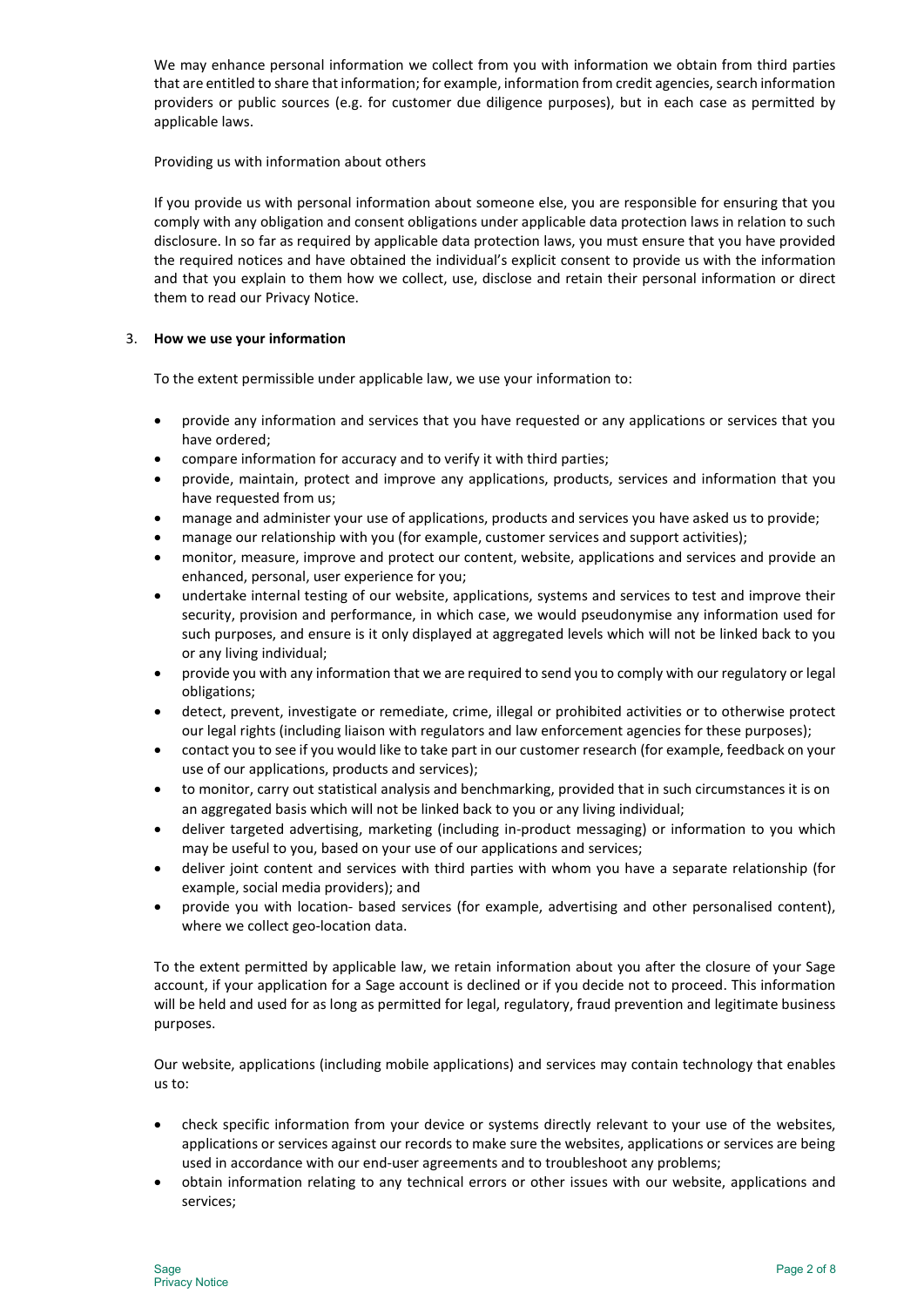- collect information about how you and users use the functions of the features of our website, applications and services; and
- gather statistical information about the operating system and environment from which you access our applications or services.

You can manage your privacy settings within your browser or our applications and services (where applicable).

In addition to the purposes described in this section 3, we may also use information we gather to deliver targeted advertising, marketing (including in-product messaging) or information to you which may be useful, based on your use of the website, applications or services or any other information we have about you (depending on the websites, applications or services, you may able to configure these features to suit your preferences). Sections 5 and 6 of this Privacy Notice provides further details on how we will do this.

We may monitor and record our communications with you, including e-mails and phone conversations. Information which we collect may then be used for training purposes, quality assurance, to record details about our website, applications and services you order from us or ask us about, and in order to meet our legal and regulatory obligations generally.

## Mobile data

We may obtain information through mobile applications that you or your users install on their mobile devices to access and use our website, applications or services or which you or your users use to provide other services related to that mobile application (for example, to sync information from our application or service with such mobile application). These mobile applications may be our own mobile applications or those belonging to third parties. Where the mobile application belongs to a third party, you must read that third party's own privacy notice as it will apply to your use of that third party mobile application. We are not responsible for such third party mobile applications and their use of your personal information.

Mobile applications may provide us with information related to a user's use of that mobile application and use of our applications and services accessed using that mobile application. We may use such information to provide and improve the mobile application or our own application or services. For example, activity undertaken within a mobile application may be logged.

You can configure our mobile application's privacy settings on your device but this may affect the performance of that mobile application and the way it interacts with our applications and services.

## Data analytics and benchmarking

We may use information generated and stored during your use of our services for our legitimate business interests to enable us to give you the best service and/or solutions and the best experience. These purposes include to:

- deliver advertising, marketing (including in-product messaging) or information to you which may be useful to you, based on your use of services;
- carry out research and development to improve our services, products and applications;
- develop and provide new and existing functionality and services (including statistical analysis, benchmarking and forecasting services); and
- provide you with location based services (for example location relevant content) where we collect geo-location data to provide a relevant experience.

Whenever we use your information for our legitimate interests, we will ensure that your information is processed on a pseudonymised basis and displayed at aggregated levels, which will not be linked back to you or to any living individual.

You have the right to object to processing based on our legitimate interests, and if you wish to do so, please contact us at globalprivacy@sage.com to discuss this further. If you object, this may affect our ability to provide certain services and/or solutions for your benefit.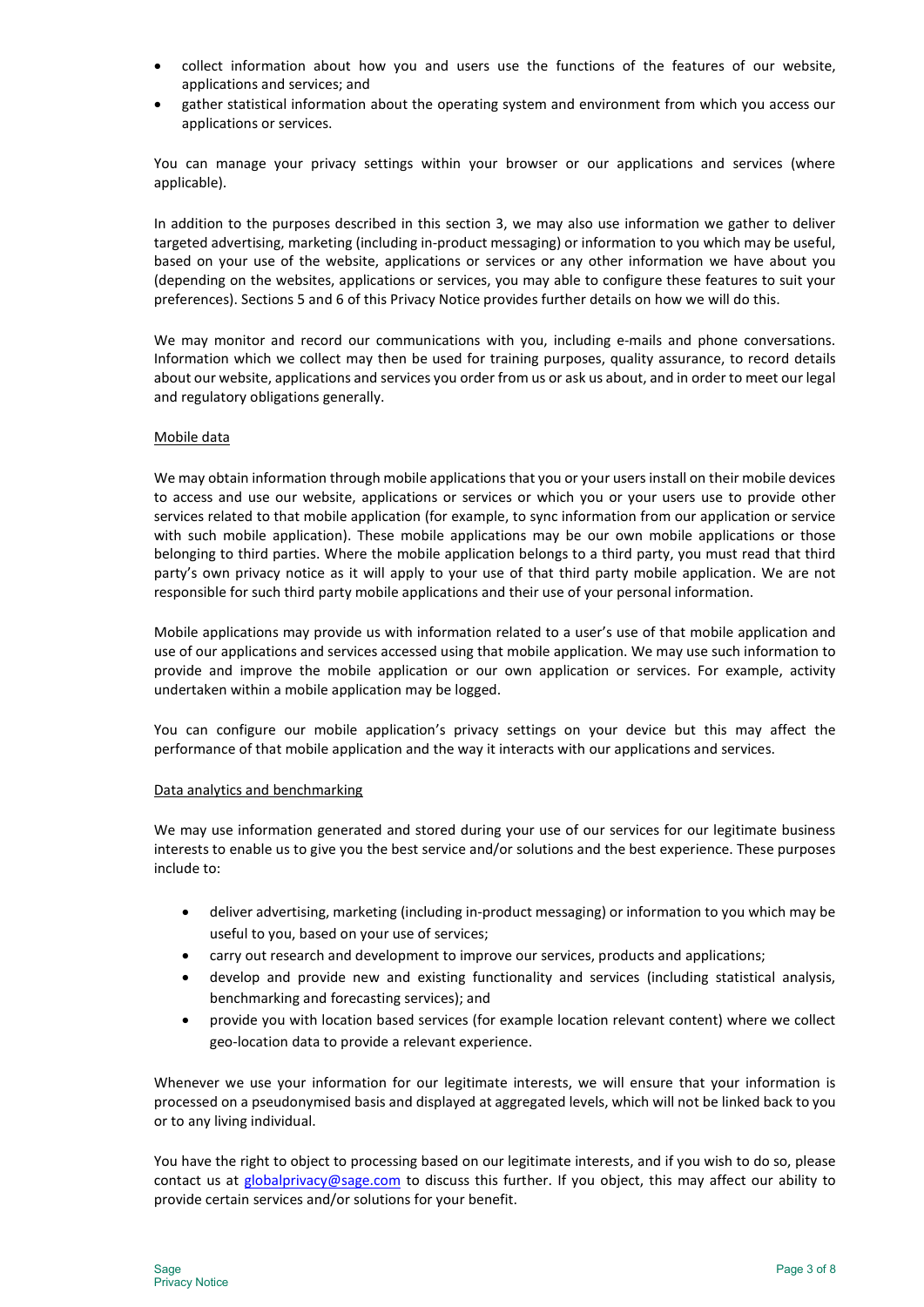#### 4. Sharing your information

We may share your information with:

- any company within the Sage Group, for the purposes set out in this Privacy Notice, (e.g. global information and customer relationship management; software and service compatibility and improvements; and to provide you with any information, applications, products or services that you have requested);
- our service providers and agents (including their sub-contractors) or third parties which process information on our behalf (e.g. internet service and platform providers, payment processing providers and those organisations we engage to help us send communications to you) so that they may help us to provide you with the applications, products, services and information you have requested or which we believe is of interest to you;
- partners, including system implementers, resellers, value-added resellers, independent software vendors and developers that may help us to provide you with the applications, products, services and information you have requested or which we believe is of interest to you;
- third parties used to facilitate payment transactions, for example clearing houses, clearing systems, financial institutions and transaction beneficiaries;
- third parties where you have a relationship with that third party and you have consented to us sending information (for example social media sites or other third party application providers);
- third parties for marketing purposes (e.g. our partners and other third parties with whom we work and whose products or services we think will interest you in the operation of your business activities. For example, financial services organisations (such as banks, insurers, finance providers), payment solutions providers, software and services providers that provide business solutions);
- credit reference and fraud prevention agencies;
- regulators to meet Sage Group's legal and regulatory obligations;
- law enforcement agencies so that they may detect or prevent crime or prosecute offenders;
- any third party in the context of actual or threatened legal proceedings, provided we can do so lawfully (for example in response to a court order);
- any third party in order to meet our legal and regulatory obligations, including statutory or regulatory reporting or the detection or prevention of unlawful acts;
- our own and Sage Group professional advisors and auditors for the purpose of seeking professional advice or to meet our audit responsibilities;
- another organisation if we sell or buy (or negotiate to sell or buy) any business or assets;
- another organisation to whom we may transfer our agreement with you; and
- Government departments where reporting is mandatory under applicable law.

We may share non-personally identifiable information about the use of our website, applications, products or services publicly or with third parties but this will not include information that can be used to identify you.

## 5. Marketing

From time to time, we may use your information to contact you with details about our applications, products and services which we feel may be of interest to you. We may also share your information with our group companies and carefully selected third parties so that they (or we) may contact you with information about their products or services which we feel may be of interest to you. We or they may wish to contact you for this purpose by telephone, post, SMS or email. You have the right at any time to stop us from contacting you for marketing purposes. You may also request at any time that we do not share your information with third parties referred to in this paragraph. If you wish to exercise these rights you can do so by selecting your contact preferences at the point where you provide us with your information on our websites, applications or services, using any preference centres we give you access to or by sending us an email to globalprivacy@sage.com. You can also unsubscribe from any email marketing using the links provided in the emails we send to you.

## Third party platform advertising

Where you respond to communications we post on third-party platforms (such as Facebook, Google and Twitter), we may also share your information with those third parties in order to serve targeted advertising/content to you via the relevant third party platform based on your profile/interests. Your information is used by the third-party platform provider to identify your account and serve advertisements to you. You can control what advertisements you receive via the privacy settings on the relevant provider's platform and you should consult the third party's help/support centre for more information.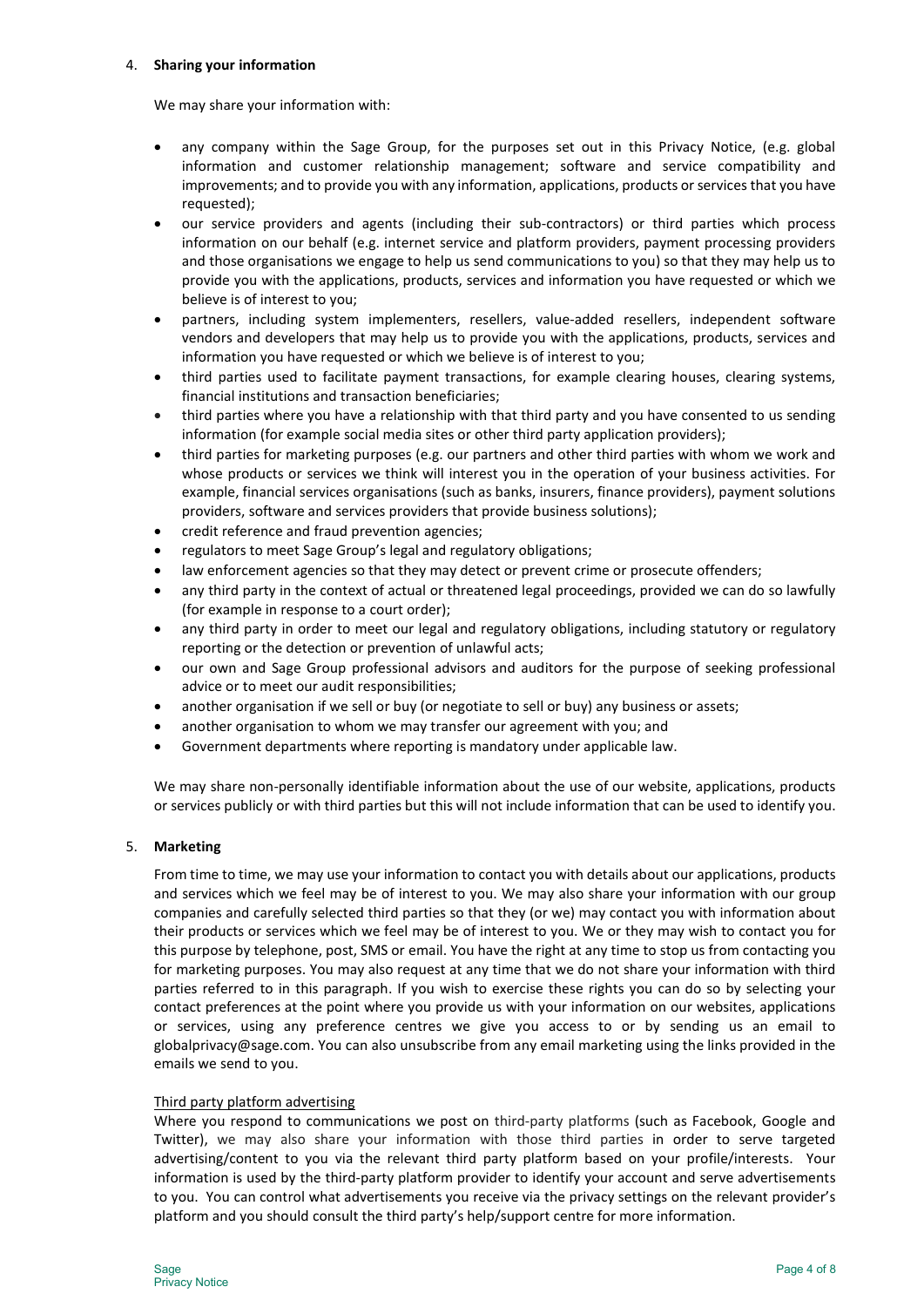## 6. Your information and your rights

If you are based within the EEA or within another jurisdiction having similar data protection laws, in certain circumstances you have the following rights:

- the right to be told how we use your information and obtain access to your information;
- the right to have your information rectified or erased or place restrictions on processing your information;
- the right to object to the processing of your information e.g. for direct marketing purposes or where the processing is based on our legitimate interests;
- the right to have any information you provided to us on an automated basis returned to you in a structured, commonly used and machine-readable format, or sent directly to another company, where technically feasible ("data portability");
- where the processing of your information is based on your consent, the right to withdraw that consent subject to legal or contractual restrictions;
- the right to object to any decisions based on the automated processing of your personal data, including profiling; and
- the right to lodge a complaint with the supervisory authority responsible for data protection matters (e.g. in the UK, the Information Commissioner's Office).

If you request a copy of your information you may be required to pay a statutory fee.

If we hold any information about you which is incorrect or if there are any changes to your details, please let us know by so that we can keep our records accurate and up to date.

If you withdraw your consent to the use of your personal information for purposes set out in our Privacy Notice, we may not be able to provide you with access to all or parts of our website, applications, and services.

We will retain your personal information for the duration of our business relationship and afterwards for as long as is necessary and relevant for our legitimate business purposes, in accordance with the Sage Group Data Retention, Marking and Destruction Policy or as otherwise permitted by applicable laws and regulations. Where we no longer need your personal information, we will dispose of it in a secure manner (without further notice to you).

# 7. Changes to this Privacy Notice

We may change this Privacy Notice from time to time. However we will not reduce your rights under this Privacy Notice. We will always update this Privacy Notice on our website, so please try to read it when you visit the website (the 'last updated' reference tells you when we last updated this Privacy Notice).

## 8. Security and storage of information

We will keep your information secure by taking appropriate technical and organisational measures against its unauthorised or unlawful processing and against its accidental loss, destruction or damage. We will do our best to protect your personal information but we cannot guarantee the security of your information which is transmitted to our website, applications or services or to other website, applications and services via an internet or similar connection. If we have given you (or you have chosen) a password to access certain areas of our websites, applications or services please keep this password safe – we will not share this password with anyone.

If you believe your account has been compromised, please contact us at globalprivacy@sage.com.

## 9. Transfers outside of the European Economic Area

Personal information in the European Union is protected by data protection laws but other countries do not necessarily protect your personal information in the same way.

Our website and some of our applications or services or parts of them may also be hosted in the United States or otherwise outside of the EEA (which means all the EU countries plus Norway, Iceland and Liechtenstein) ("EEA") and this means that we may transfer any information which is submitted by you through the website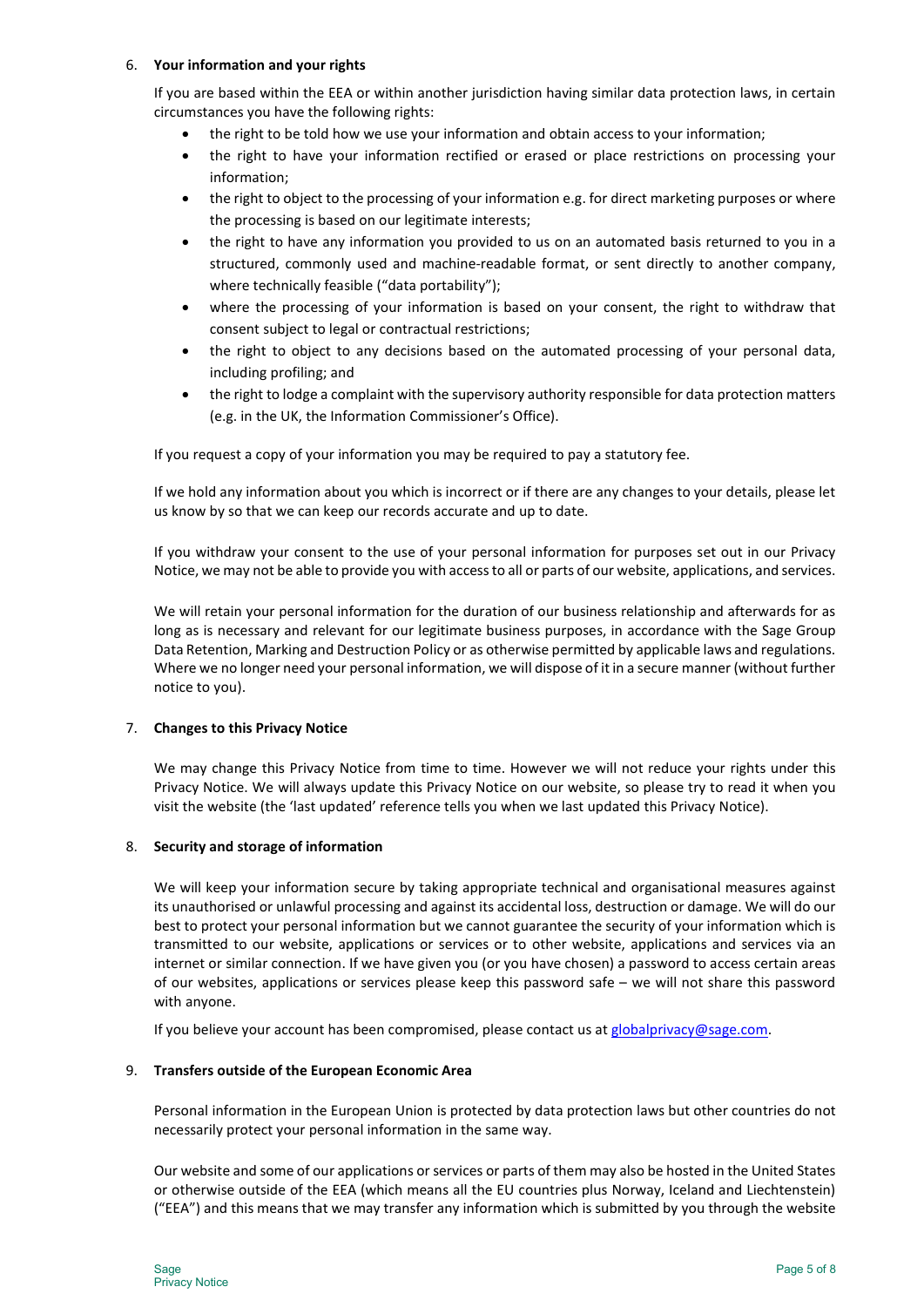or the application or service outside the EEA to the United States or to other territories outside of the EEA. When you send an email to us, this will also be stored on our email servers which are hosted in the United States.

We may use service providers based outside of the EEA to help us provide our website, applications and services to you (for example, platform and payment providers who help us deliver our applications and services, or advertising or execute your payments) and this means that we may transfer your information to service providers outside the EEA for the purpose of providing our applications, advertising and services to you.

We take steps to ensure that where your information is transferred outside of the EEA by our service providers and hosting providers, appropriate measures and controls in place to protect that information in accordance with applicable data protection laws and regulations. For example, we may share information with our group companies or affiliates based outside the EEA for the purposes envisaged by this Privacy Notice. All Sage group companies are subject to Sage group data protection policies designed to protect data in accordance with EU data protection laws. In each case, such transfers are made in accordance with the requirements of Regulations (EU) 2016/679 (the General Data Protection Regulations or "GDPR") and may be based on the use of the European Commission's Standard Model Clauses for transfers of personal data outside the EEA.

By using our website, products or services or by interacting with us in the ways described in this Privacy Notice, you consent to the transfer of your information outside the EEA in the circumstances set out in this Privacy Notice. If you do not want your information to be transferred outside the EEA you should not use our website, applications or services.

#### 10. Other sites and social media

If you follow a link from our website, application or service to another site or service, this Privacy Notice will no longer apply. We are not responsible for the information handling practices of third party sites or services and we encourage you to read the privacy notices appearing on those sites or services.

Our websites, applications or services may enable you to share information with social media sites, or use social media sites to create your account or to connect your social media account. Those social media sites may automatically provide us with access to certain personal information retained by them about you (for example any content you have viewed). You should be able to manage your privacy settings from within your own third party social media account(s) to manage what personal information you enable us to access from that account.

## 11. Cookies, Analytics and Traffic Data

Cookies are small text files which are transferred from our websites, applications or services and stored on your device. We use cookies to help us provide you with a personalised service, and to help make our websites, applications and services better for you.

Our cookies may be session cookies (temporary cookies that identify and track users within our websites, applications or services which are deleted when you close your browser or leave your session in the application or service) or **persistent cookies** (cookies which enable our websites, applications or services to "remember" who you are and to remember your preferences within our websites, applications or services and which will stay on your computer or device after you close your browser or leave your session in the application or service).

We use the following different types of cookies:

#### Strictly necessary cookies

These are cookies which are needed for our websites, applications or services to function properly, for example, these cookies allow you to access secure areas of our website or to remember what you have put into your shopping basket.

#### Performance cookies and analytics technologies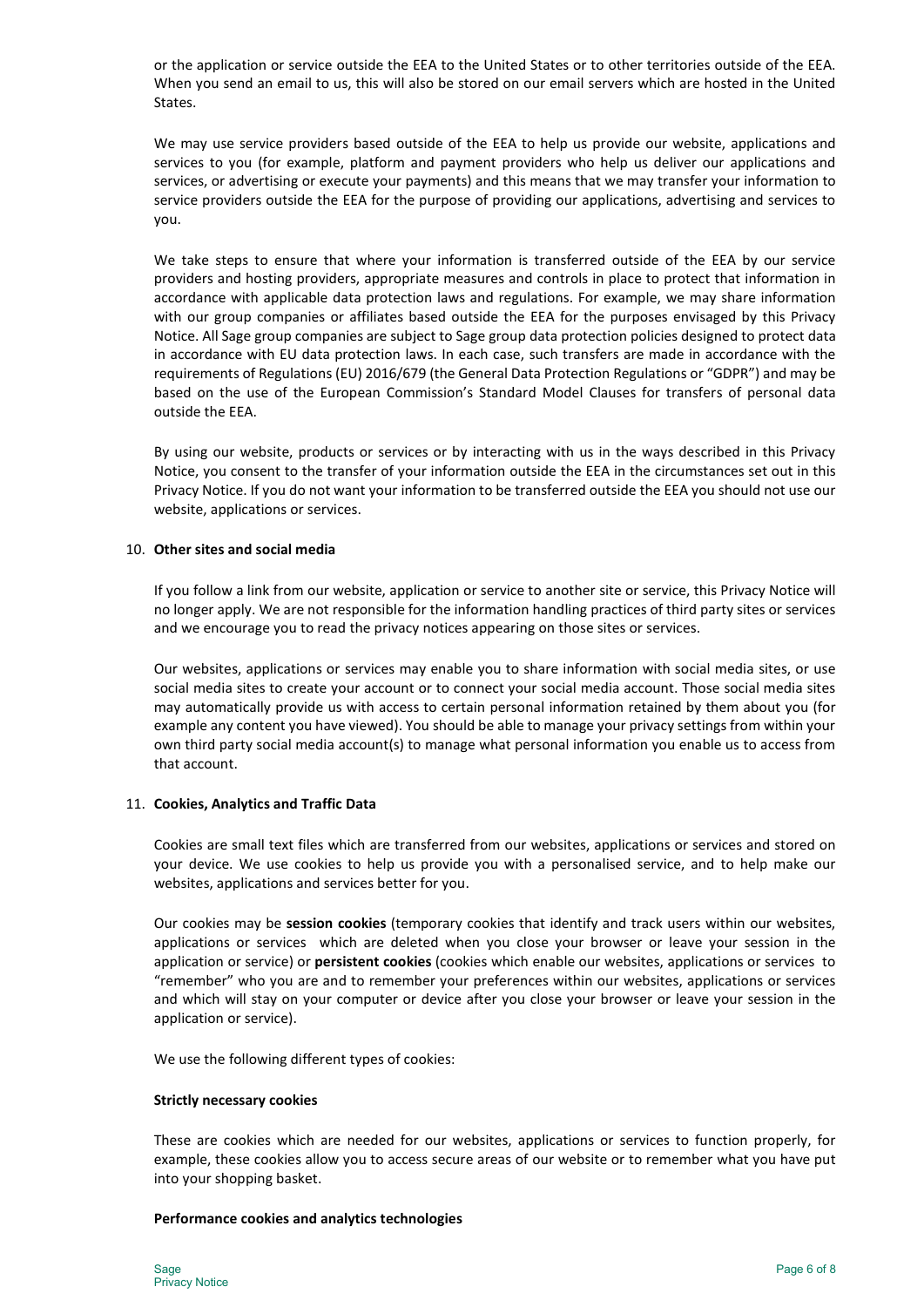These cookies collect information about how visitors and users use our websites, applications and services, for instance which functionality visitors use most often, and if they get error messages from areas of the websites, applications or services. These cookies don't collect information that identifies a visitor or user. All information these cookies collect is aggregated and therefore anonymous. We only use these cookies to improve how our website, applications and services work.

## Functionality cookies

These cookies allow our websites, applications and services to remember choices you make (such as your user name, language or the region you are in) and provide enhanced, more personal features. These cookies can also be used to remember changes you have made to text size, fonts and other parts of web pages that you can customise. They may also be used to provide services you have asked for. The information these cookies collect may be anonymised and they cannot track your browsing activity on other websites.

# Targeting or advertising cookies

These cookies are used to deliver adverts more relevant to you and your interests. They are also used to limit the number of times you see an advertisement as well as help measure the effectiveness of the advertising campaign. They are usually placed by advertising networks with the website operators' permission. They remember that you have visited a website and this information is shared with other organisations such as advertisers. Quite often targeting or advertising cookies will be linked to site functionality provided by the other organisation.

## Web beacons and parameter tracking

We also use cookies and similar software known as web beacons to count users who have visited our website after clicking through from one of our advertisements on another website or in emails and to collect details of any products or services purchased. These web beacons collect limited information which does not identify particular individuals. It is not possible to refuse the use of web beacons. However, because they are used in conjunction with cookies, you can effectively disable them by setting your browser to restrict or block cookies.

## IP Address and traffic data

We keep a record of traffic data which is logged automatically by our servers, such as your Internet Protocol (IP) address, device information, the website that you visited before ours and the website you visit after leaving our site. We also collect some site, application and service statistics such as access rates, page hits and page views. We are not able to identify any individual from traffic data or site statistics.

| <b>Description</b> | <b>Purpose</b>                                                                                                                                                                                                                                                                                                                                                                                                                                                                                                                                                                                                                                                                                                                                                                                                                                                                                                                                                                                                                                                                                                                                                                                                                                                                                                                                                                                                                                                                                           |
|--------------------|----------------------------------------------------------------------------------------------------------------------------------------------------------------------------------------------------------------------------------------------------------------------------------------------------------------------------------------------------------------------------------------------------------------------------------------------------------------------------------------------------------------------------------------------------------------------------------------------------------------------------------------------------------------------------------------------------------------------------------------------------------------------------------------------------------------------------------------------------------------------------------------------------------------------------------------------------------------------------------------------------------------------------------------------------------------------------------------------------------------------------------------------------------------------------------------------------------------------------------------------------------------------------------------------------------------------------------------------------------------------------------------------------------------------------------------------------------------------------------------------------------|
| Google analytics   | Google Analytics uses "cookies", to help the website analyse how users<br>use the websites, applications or services. The information generated by<br>the cookie about your use of the websites, applications or services<br>(including your IP address) will be transmitted to and stored by Google on<br>servers in the United States. Google will use this information for the<br>purpose of evaluating your use of the websites, applications or services<br>compiling reports on website activity for website operators and providing<br>other services relating to website activity and internet usage. Google may<br>also transfer this information to third parties where required to do so by<br>law, or where such third parties process the information on Google's<br>behalf. Google will not associate your IP address with any other data held<br>by Google. You may refuse the use of cookies by selecting the appropriate<br>settings on your browser or within the application, however please note<br>that if you do this you may not be able to use the full functionality of this<br>website. By using our websites, applications or services you consent to the<br>processing of data about you by Google in the manner and for the<br>purposes set out above. To find out more, see "How Google uses data<br>use our partners' sites or apps", (located at<br>when<br>vou<br>www.google.com/policies/privacy/partners/, or any other URL Google<br>may provide from time to time). |

Find out more about the individual cookies and analytics technologies that we use.